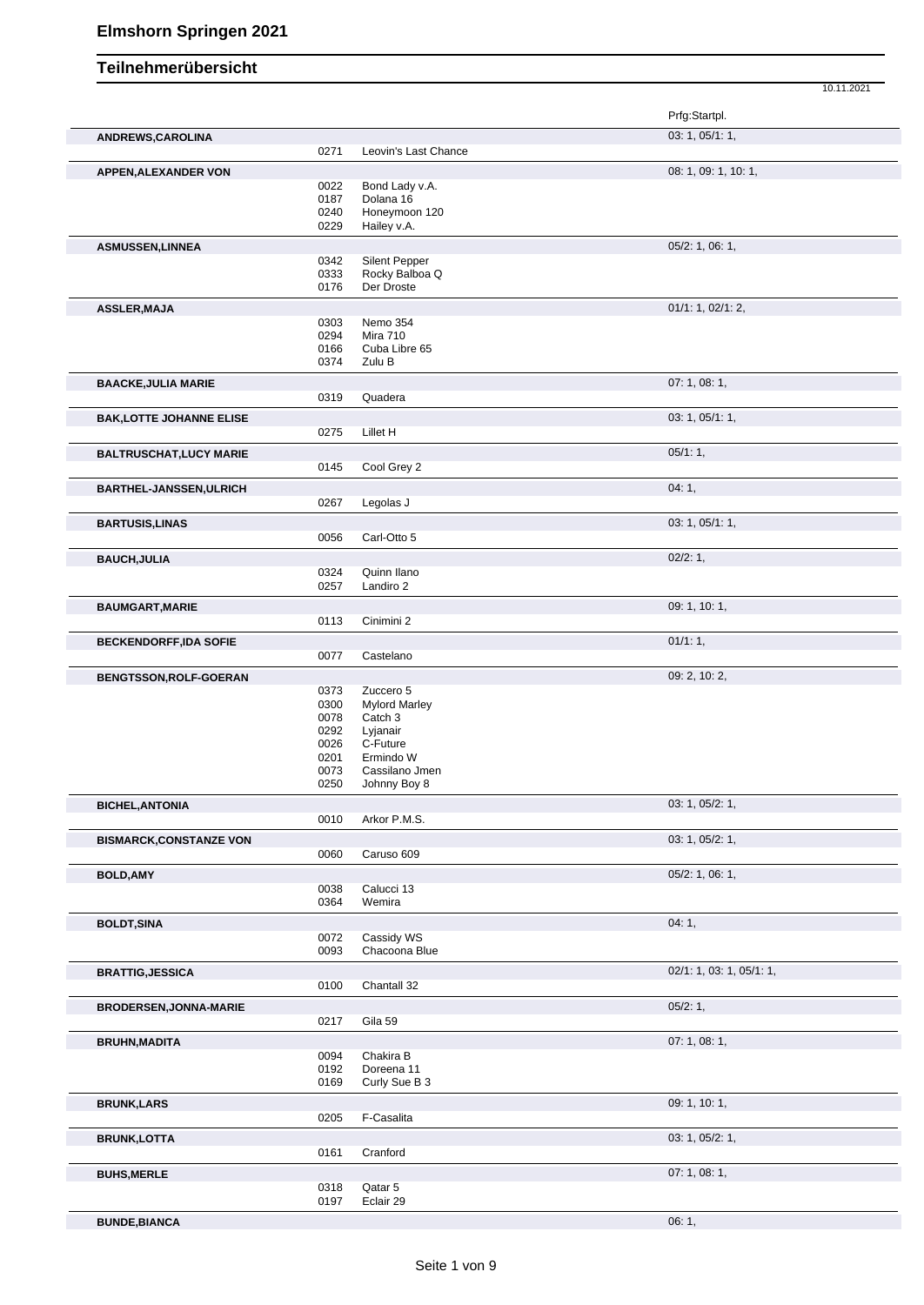|                                     |              |                          | Prfg:Startpl.                     |
|-------------------------------------|--------------|--------------------------|-----------------------------------|
|                                     | 0147         | Coolman H                |                                   |
| <b>CAKIR, JULIDE</b>                |              |                          | 02/2:1,                           |
|                                     | 0064         | Casarie                  |                                   |
| <b>CARSTENS, CORINNA</b>            |              |                          | 01/1: 1, 02/1: 1,                 |
|                                     | 0177         | <b>Destinys Magic</b>    |                                   |
| <b>CHRISTOPHERSEN, PETER CHRIST</b> |              |                          | 04: 1, 05/1: 1,                   |
|                                     | 0243         | Ildiva                   |                                   |
| <b>CLAUSEN, MICHAEL</b>             |              |                          | 07:1,08:1,                        |
|                                     | 0140         | Conrad 158               |                                   |
| <b>CRONE, JENNIFER</b>              |              |                          | 08: 1, 09: 1,                     |
|                                     | 0323         | Quest for Happiness      |                                   |
| <b>DALLMEIER, JONAS</b>             |              |                          | 05/1: 1, 06: 1,                   |
|                                     | 0185         | Dinero 24                |                                   |
| DELFS, HENRY                        |              |                          | 09: 2, 10: 2,                     |
|                                     | 0167         | Cunningham D             |                                   |
|                                     | 0157         | Cortheo D 2              |                                   |
| DI FULVIO, CECILIA                  |              |                          | 09: 2, 10: 2,                     |
|                                     | 0165         | CSF Mr Kroon             |                                   |
| DREESSEN, GRETA                     |              |                          | 03: 1, 05/2: 1,                   |
|                                     | 0154         | Corracella               |                                   |
|                                     | 0225         | Greta 184                |                                   |
| <b>DREXLIN, EMMA</b>                |              |                          | 02/1:1,                           |
|                                     | 0105         | Chelando T               |                                   |
| DREXLIN, PAULA                      |              |                          | 03:1,                             |
|                                     | 0105         | Chelando T               |                                   |
| DUENNEBACKE, LUIS                   |              |                          | 05/2: 1, 06: 1,                   |
|                                     | 0286         | Loreen 158               |                                   |
| <b>ECKHOFF, LIA MALEEN</b>          |              |                          | 03: 1, 05/2: 1,                   |
|                                     | 0171         | D'amour 43               |                                   |
| <b>EGBERT, SOPHIA</b>               |              |                          | 07:1,08:1,                        |
|                                     | 0281         | Lookout 2                |                                   |
| EHLERS, EMMA                        |              |                          | 07: 1, 08: 1,                     |
|                                     | 0309         | Numantia                 |                                   |
| <b>EHRENSTEIN, LILLYLUCY</b>        |              |                          | 07:1,                             |
|                                     | 0085         | Cayassina                |                                   |
| EILRICH, LINA                       |              |                          | 05/2: 1, 06: 1,                   |
|                                     | 0345         | Spartina                 |                                   |
| <b>ELSNER, MELISSA</b>              |              |                          | 02/1:1,                           |
|                                     | 0172         | De Lauries 3             |                                   |
| ENGE, PHILIPPA                      |              |                          | 05/2: 1, 06: 1,                   |
|                                     | 0124         | Cleopatra 242            |                                   |
| EWERT, ANNA-LENA                    |              |                          | 01/2: 1, 02/2: 1, 04: 1, 05/1: 1, |
|                                     | 0313         | Pintoso                  |                                   |
|                                     | 0295         | Mirabella 19             |                                   |
|                                     | 0262<br>0280 | Latino 367<br>Little Luy |                                   |
|                                     | 0123         | Clay 13                  |                                   |
|                                     | 0254         | Lady Vagabond            |                                   |
| <b>FLEISCHER, JESSICA</b>           |              |                          | 04:1,                             |
|                                     | 0125         | Clint 23                 |                                   |
| <b>FOERST, KATHARINA</b>            |              |                          | 04: 1, 05/2: 1,                   |
|                                     | 0151         | Cornetto 59              |                                   |
| FRANZL, LENA                        |              |                          | 04: 1, 05/2: 1,                   |
|                                     | 0180         | Di-Da                    |                                   |
| <b>FRIEDRICHSEN, NELE</b>           |              |                          | 09: 1, 10: 1,                     |
|                                     | 0188         | Donja 231                |                                   |
| FUHLENDORF,FENJA                    |              |                          | 01/1: 1, 02/1: 1,                 |
|                                     | 0237         | Hohenschmarks Tabytha    |                                   |
| <b>FUNKE,LENA</b>                   |              |                          | 06: 1, 08: 1, 09: 1,              |
|                                     | 0223         | Greso R.A.G.             |                                   |
| <b>GEMSA, LINDA</b>                 |              |                          | 01/1: 1, 02/1: 1,                 |
|                                     | 0174         | Deleysia G               |                                   |
| <b>GERHARDT, EMILY</b>              |              |                          | 07: 1, 08: 1,                     |
|                                     | 0023         | Bonny 823                |                                   |
|                                     | 0273         | Levi 30                  |                                   |

10.11.2021

**GERLACH,CHARLOTTE** 03: 1,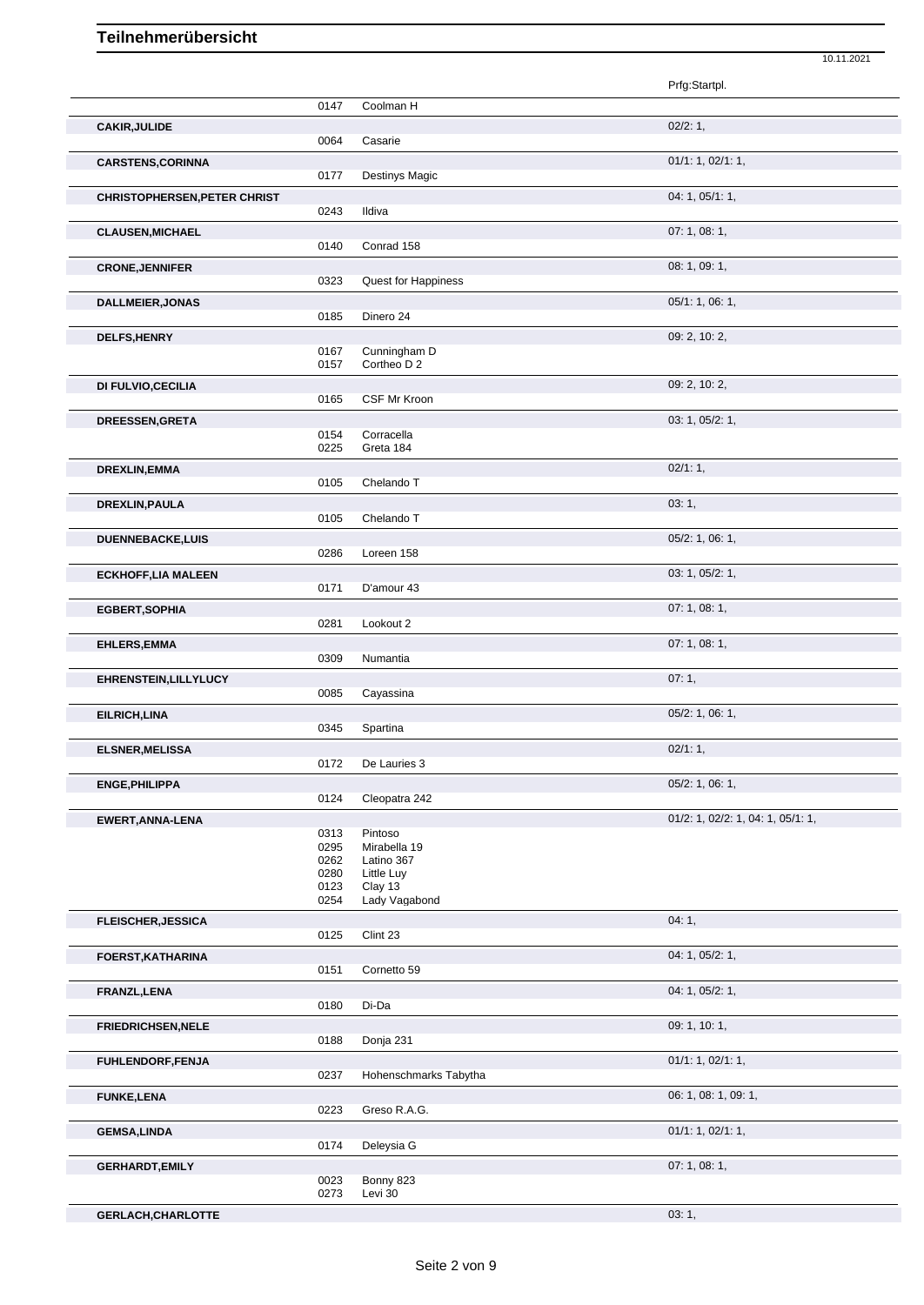|                               |              |                                 | Prfg:Startpl.                            |
|-------------------------------|--------------|---------------------------------|------------------------------------------|
|                               | 0306         | New Light S                     |                                          |
|                               |              |                                 | 03: 1, 05/2: 1, 06: 1,                   |
| <b>GLISMANN, ANTONIA</b>      | 0017         | Be Loulou                       |                                          |
|                               | 0341         | Shiny Air                       |                                          |
|                               |              |                                 | $01/2$ : 1, $02/2$ : 1,                  |
| <b>GLOY, ANNIKA</b>           | 0340         | Shanaja 8                       |                                          |
|                               |              |                                 |                                          |
| GOLDAMMER, JULIANA            |              |                                 | 03: 1, 05/2: 1,                          |
|                               | 0175         | Denno-Trentino                  |                                          |
| GOTTSCHALK, DANA JANICA       |              |                                 | 01/2: 1, 02/2: 1,                        |
|                               | 0298         | Monday's Marlon                 |                                          |
| <b>GREVE, JETTE-MARIE</b>     |              |                                 | 01/2: 1, 02/2: 1,                        |
|                               | 0303         | Nemo 354                        |                                          |
|                               | 0166         | Cuba Libre 65                   |                                          |
| <b>GRIPP,LINA</b>             |              |                                 | 03: 1, 06: 1,                            |
|                               | 0134         | Colondero                       |                                          |
| <b>GROTH, CEDRIC</b>          |              |                                 | $01/2$ : 1, $02/2$ : 1,                  |
|                               | 0008         | Amalfi 21                       |                                          |
|                               | 0042         | Camia                           |                                          |
|                               | 0236         | Himmel 3                        |                                          |
| HAASE-UITZ, ALEXANDRA         |              |                                 | 01/1: 1, 02/1: 1, 03: 1, 05/1: 1, 06: 1, |
|                               | 0181         | Diamantina OZ                   |                                          |
|                               |              |                                 |                                          |
| HAENSEL, SARAH                |              |                                 | 01/2:2                                   |
|                               | 0332<br>0011 | Ripieno<br>Arvalon Bonfire      |                                          |
|                               | 0239         | Holla die Waldfee 10            |                                          |
|                               | 0316         | <b>Princess Charlotte</b>       |                                          |
|                               |              |                                 | 01/1: 1, 02/1: 1,                        |
| <b>HAGEN, GRETA HENRIETTE</b> | 0308         | Nogger Boy                      |                                          |
|                               |              |                                 |                                          |
| HAGGE, HELLEN JOSEPHINE       |              |                                 | 07: 1, 08: 1,                            |
|                               | 0162<br>0063 | Cross My Way<br>Casaltino II VA |                                          |
|                               |              |                                 |                                          |
| HAHN, CHARLOTTE-CHRISTINE     |              |                                 | 09:1,                                    |
|                               | 0285         | Lordillo S                      |                                          |
| HAKALA, PAULIINA              |              |                                 | 05/1: 1, 06: 1, 07: 1, 08: 1,            |
|                               | 0025         | <b>Butterfly Usha</b>           |                                          |
| <b>HANSEN, FENJA</b>          |              |                                 | 09: 1, 10: 1,                            |
|                               | 0363         | Wake up Waikiki                 |                                          |
| HANSEN, LIZZY-IVALU           |              |                                 | $01/2$ : 2, $02/2$ : 2,                  |
|                               | 0116         | Civa-Lu                         |                                          |
|                               | 0182         | Diamar <sub>2</sub>             |                                          |
|                               |              |                                 | 01/1: 1, 02/2: 1,                        |
| <b>HARBECK, RIXA</b>          | 0195         | Duerte                          |                                          |
|                               |              |                                 |                                          |
| <b>HAUSCHILDT,FELIX</b>       |              |                                 | 09: 1, 10: 1,                            |
|                               | 0092         | Chablis 145                     |                                          |
| <b>HAUSCHILDT, HELEN</b>      |              |                                 | 07:1,08:1,                               |
|                               | 0098         | Champus 112                     |                                          |
| HEIMBACH GEN. GOETHE, ELISABE |              |                                 | 01/1: 1, 02/1: 1,                        |
|                               | 0016         | Basta 7                         |                                          |
|                               |              |                                 | 07:1,                                    |
| <b>HEITMANN, ARNO</b>         | 0156         | Corthado                        |                                          |
|                               |              |                                 |                                          |
| <b>HILDEBRAND, JOSI</b>       |              |                                 | 02/1:1,                                  |
|                               | 0083         | Cavalier 74                     |                                          |
| HINZ, LYSAN-CATHRIS           |              |                                 | 06: 1, 07: 1, 08: 1,                     |
|                               | 0150         | Corner 10                       |                                          |
| <b>HOFFMANN, SINJE</b>        |              |                                 | 02/2:1,                                  |
|                               | 0199         | Energy 23                       |                                          |
| <b>HOLDORF, JENNIFER</b>      |              |                                 | 04: 1, 05/2: 1, 06: 1,                   |
|                               | 0302         | Navajo d' Classico              |                                          |
|                               |              |                                 |                                          |
| <b>HOOP, KYRA PAULINA</b>     |              |                                 | $05/2$ : 1, 06: 1,                       |
|                               | 0108         | Chiara 344                      |                                          |
| HUMFELDT, KATHRIN             |              |                                 | 01/1: 1, 02/1: 1,                        |
|                               | 0245         | Inya F                          |                                          |
| <b>JAHN,LAURA</b>             |              |                                 | 07:1,08:1,                               |
|                               | 0344         | Sööte Deern                     |                                          |
|                               |              |                                 | 01/1: 1, 02/1: 1,                        |
|                               |              |                                 |                                          |
| JAHNKE, JULIANE               | 0080         | Cathoras                        |                                          |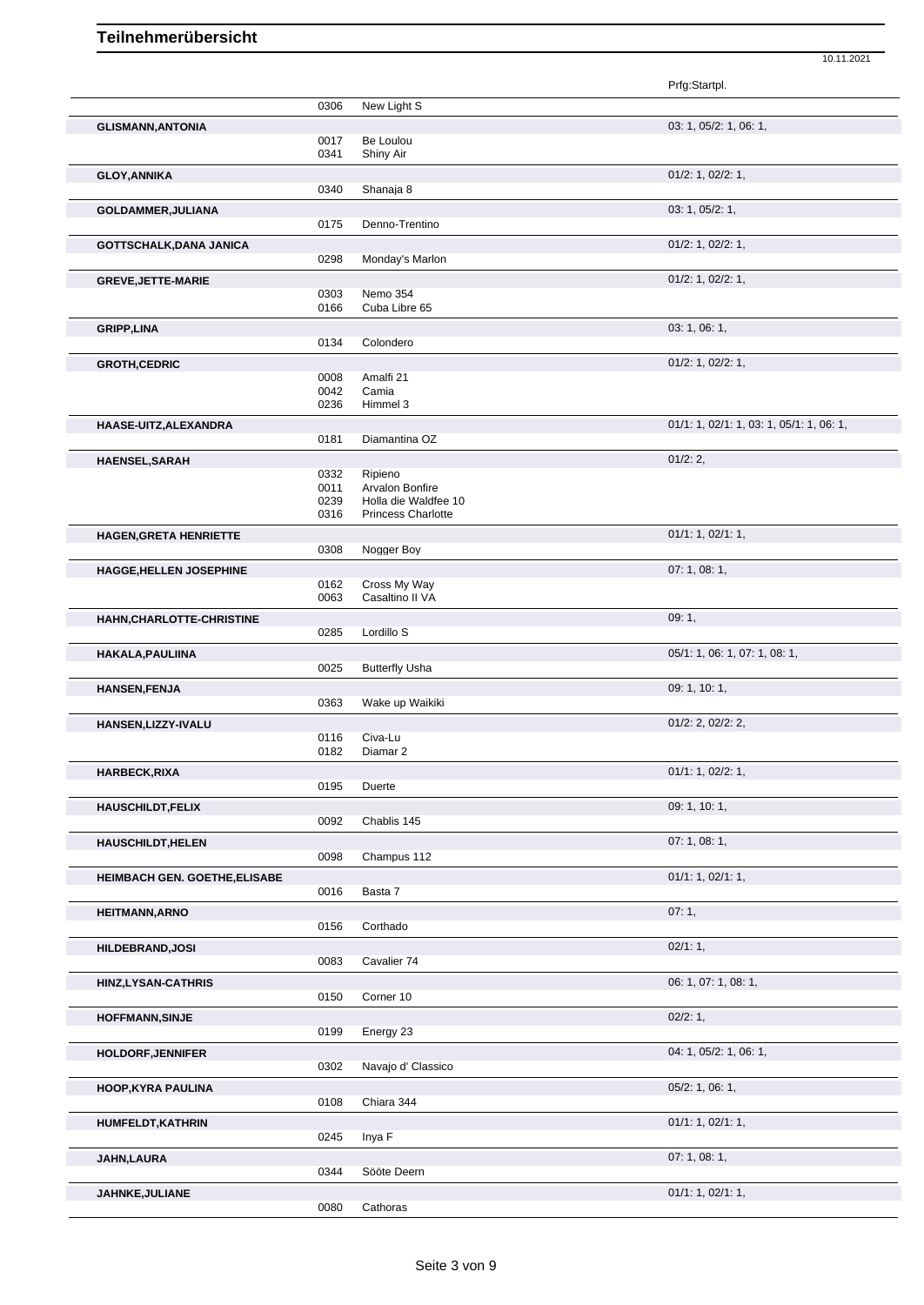JANSSEN, EMMY

10.11.2021 Prfg:Startpl.  $03: 1, 05/1: 1,$ 

|                                   | 0027<br>0128 | C-Herzelein J<br>Cnöpfchen             |                                 |
|-----------------------------------|--------------|----------------------------------------|---------------------------------|
|                                   |              |                                        | 01/1: 1, 02/2: 1, 04: 1, 06: 1, |
| <b>JANSSEN, PIA</b>               | 0284         | Lord Pico                              |                                 |
|                                   | 0322         | Querida 82                             |                                 |
| KAEUFER, LAURA                    |              |                                        | 02/1:1,                         |
|                                   | 0260         | Larimo Lli                             |                                 |
|                                   | 0062         | Casall's Carlito                       |                                 |
|                                   | 0247         | It's Dynamite                          |                                 |
| KAHLE, IRIS-MARJA                 |              |                                        | 07: 1, 08: 1,                   |
|                                   | 0244         | Important 7                            |                                 |
| <b>KAMPEN, JOHANNA VON</b>        |              |                                        | 01/2: 1, 02/2: 1,               |
|                                   | 0117         | Claara                                 |                                 |
| <b>KARP, SVENJA</b>               |              |                                        | 01/1: 1, 02/1: 1,               |
|                                   | 0087         | Celin 28                               |                                 |
| <b>KEMPERMANN, ANNA CHRISTINE</b> |              |                                        | 01/1: 1, 02/2: 1,               |
|                                   | 0372         | Zoe Cara                               |                                 |
| KIEFER, LINA                      |              |                                        | 01/1: 1, 02/1: 1,               |
|                                   | 0168         | Curly Sue 217                          |                                 |
| KIRCHNER-SALZMANN, CATHRIN        |              |                                        | 05/2: 1, 06: 1,                 |
|                                   | 0276         | Little Bee 3                           |                                 |
|                                   | 0209         | Fennis Ted xx                          |                                 |
| <b>KLEMME, JUDITH</b>             |              |                                        | 02/1: 2, 03: 1,                 |
|                                   | 0305<br>0334 | Neverland 4<br>Rohlsdorfs Glenmorangie |                                 |
|                                   |              |                                        | 02/1:1,                         |
| <b>KLEMP, KIM LISA</b>            | 0198         | Emma 240                               |                                 |
|                                   |              |                                        | 03: 1, 05/1: 1,                 |
| <b>KLIEMCHEN, SABINE</b>          | 0353         | Thunder Girl RM                        |                                 |
|                                   |              |                                        | 07:1,08:1,                      |
| KLUCZYNSKI,LOTTA                  | 0207         | Famous Frieda 3                        |                                 |
|                                   | 0109         | Chimello                               |                                 |
| KOENEKE, LILLY                    |              |                                        | 02/2: 1, 04: 1, 06: 1,          |
|                                   | 0121         | Clara 162                              |                                 |
|                                   | 0350         | Sweet and easy 3                       |                                 |
| <b>KOENIG, MARIE</b>              |              |                                        | 03:1,                           |
|                                   | 0376         | Iva Mona                               |                                 |
| KOHRT, MONJA                      |              |                                        | 05/1: 1, 06: 1,                 |
|                                   | 0184         | Dicaro                                 |                                 |
| KOLL-HANSEN BALLANGRUD, SILJ      |              |                                        | 03:1,                           |
|                                   | 0274         | Liana 41                               |                                 |
| KOMOSS, CONSTANZE                 |              |                                        | 06:1,                           |
|                                   | 0138         | Con-Tico 6                             |                                 |
| KOSBUE, ANNA-SOPHIE               |              |                                        | 06:1,                           |
|                                   | 0036         | Call me Calle 7                        |                                 |
| <b>KUEHNEN, VANESSA</b>           |              |                                        | 05/1: 1, 06: 1,                 |
|                                   | 0287         | Loui Vuitton                           |                                 |
| LAUCK, CLAUDIA                    |              |                                        | 05/2: 1, 06: 1, 07: 1,          |
|                                   | 0263         | Lauck's Locke                          |                                 |
|                                   | 0242         | Ibrahim 21                             |                                 |
| <b>LAUCK, MALTE</b>               |              |                                        | 08: 1, 09: 1,                   |
|                                   | 0263<br>0196 | Lauck's Locke<br>East Germany          |                                 |
|                                   | 0291         | Lyandro                                |                                 |
|                                   | 0269         | Leo Zento                              |                                 |
|                                   | 0242         | Ibrahim 21                             |                                 |
| LAUTERBACH, KIM                   |              |                                        | 03: 1, 05/2: 1,                 |
|                                   | 0004         | Aepril                                 |                                 |
| LIEDTKE, FENJA-CATALINA           |              |                                        | 07: 1, 08: 2, 09: 1,            |
|                                   | 0052<br>0355 | Cardoso 29<br>Vaiana 11                |                                 |
|                                   |              |                                        |                                 |
| <b>LIENAU, JAN MICHEL</b>         | 0256         | Lanchester 7                           | 02/2: 1, 04: 1, 05/2: 1,        |
|                                   | 0222         | Great Bibiana                          |                                 |
| <b>LIETZ, PIA SOPHIE</b>          |              |                                        | 05/2: 1, 06: 1,                 |
|                                   | 0133         | Collersen                              |                                 |
| <b>LINDEMANN,ISA</b>              |              |                                        | 01/1: 2, 02/1: 2,               |
|                                   |              |                                        |                                 |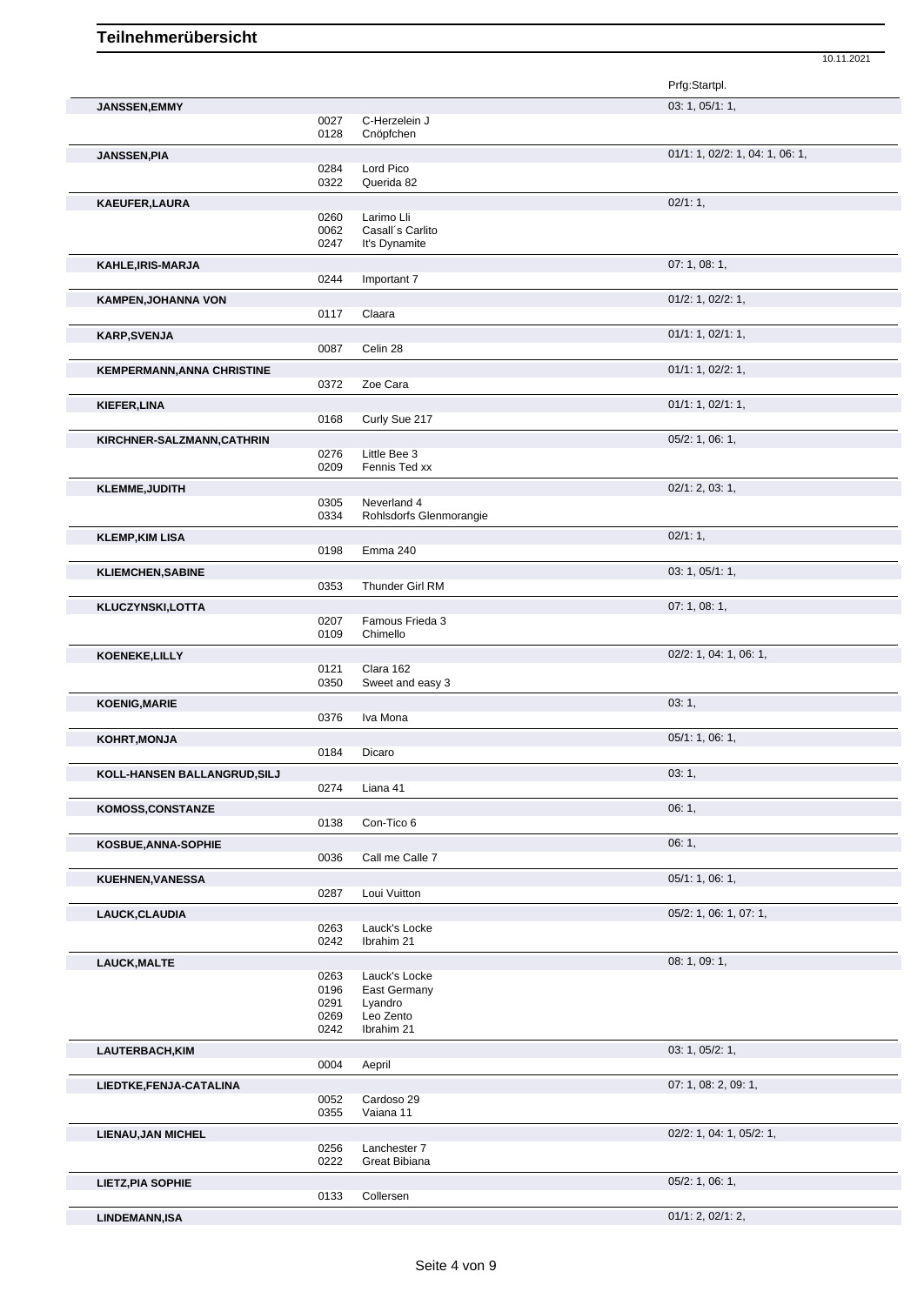|                                    |              |                                     | Prfg:Startpl.                     |
|------------------------------------|--------------|-------------------------------------|-----------------------------------|
|                                    | 0040<br>0039 | Camar Vaticana AA<br>Camar Honduras |                                   |
|                                    |              |                                     |                                   |
| <b>LOHMANN, NEELE</b>              | 0268         | Lelec                               | 07: 1, 08: 1,                     |
|                                    | 0251         | L'apollina N                        |                                   |
| <b>LOSSE, LINA SOPHIE</b>          |              |                                     | $01/2$ : 2, $02/2$ : 2,           |
|                                    | 0265         | Lazy Lümmel                         |                                   |
|                                    | 0264<br>0118 | Lazy Clara<br>Claas Rune            |                                   |
|                                    | 0328         | Quirina P                           |                                   |
| <b>LOSSE, LUISA MARIE</b>          |              |                                     | 01/2: 2, 02/2: 2, 04: 1, 05/2: 1, |
|                                    | 0007         | Alula <sub>2</sub>                  |                                   |
|                                    | 0215         | Gajora                              |                                   |
|                                    | 0283         | Lord Kobi                           |                                   |
| <b>LUCIUS, BERENIKE</b>            | 0228         | Gretel von der Wiesharde            | 01/2: 1, 02/2: 1,                 |
|                                    | 0310         | Patrizio                            |                                   |
|                                    | 0131         | Coco Chanel 302                     |                                   |
| LUEBBE, SOPHIA NINETTE             |              |                                     | 03: 1, 05/1: 1, 06: 1,            |
|                                    | 0088         | Celine 271                          |                                   |
| <b>MAACK, JANNE KRISTIN</b>        |              |                                     | 02/1: 1, 03: 1,                   |
|                                    | 0112         | Cimalaya T                          |                                   |
| <b>MAGENS, MICHELLE</b>            |              |                                     | 01/2: 1, 02/2: 1, 03: 1,          |
|                                    | 0368<br>0370 | Zara 142<br>Zauberfee 39            |                                   |
| <b>MATTHIESSEN, KARL-FRIEDRICH</b> |              |                                     | 09: 1, 10: 2,                     |
|                                    | 0375         | Zypria M                            |                                   |
|                                    | 0326         | Quintus M                           |                                   |
| <b>MCCONAGHY,COLIN</b>             |              |                                     | 03: 1, 05/2: 1,                   |
|                                    | 0347         | Stella EH                           |                                   |
| <b>MENSENKAMPFF, JOSEPHINE VON</b> |              |                                     | $01/2$ : 1, 02/2: 1,              |
|                                    | 0053         | Carethano's Girl                    |                                   |
| <b>MIEHLKE, HANNA SOPHIE</b>       |              |                                     | 03: 1, 05/1: 1,                   |
|                                    | 0360         | Vite Valoo Sassoon                  |                                   |
| <b>MILZ, JANINE</b>                |              |                                     | $01/2$ : 1, 02/2: 1,              |
|                                    | 0297         | Miss Moneypenny 45                  |                                   |
| <b>MOE, ISABELLE</b>               |              |                                     | $01/2$ : 1, 02/2: 1,              |
|                                    | 0270         | Leocardia 3                         |                                   |
| <b>MOHR, MARIE LUISE</b>           | 0070         | Cassia BM                           | 07: 1, 08: 1,                     |
|                                    | 0057         | Carlito BM                          |                                   |
| <b>MOHR, MELANIE</b>               |              |                                     | 01/1: 1, 02/1: 1,                 |
|                                    | 0370         | Zauberfee 39                        |                                   |
| <b>MOSE, VANITY</b>                |              |                                     | 05/1: 1, 06: 1,                   |
|                                    | 0163         | Crumble 8                           |                                   |
| <b>MUCH, KEVIN</b>                 |              |                                     | 07: 1, 08: 1,                     |
|                                    | 0086         | Cayuse 6                            |                                   |
| MUELLER, CARLOTTA                  |              |                                     | 01/2: 1,                          |
|                                    | 0226         | Greta Una F                         |                                   |
| <b>MUELLER, EMILIA JOLAN</b>       |              |                                     | 05/2: 1, 06: 1,                   |
|                                    | 0224         | Greta 176                           |                                   |
| <b>NICKEL, ANN KRISTIN</b>         |              |                                     | 01/1: 1, 02/1: 1,                 |
|                                    | 0218         | Giona's Orchidee                    |                                   |
| <b>NOMMELS, CELINA</b>             | 0312         | Pina Colada 219                     | 01/1: 1, 02/1: 1,                 |
|                                    |              |                                     |                                   |
| OLTMANN, ISABELLE                  | 0002         | Acodor                              | 01/1: 1, 02/1: 1,                 |
| OTTO, LENA                         |              |                                     | 04: 1, 05/2: 1,                   |
|                                    | 0095         | Chalotte S.                         |                                   |
| <b>PAULS, JULE</b>                 |              |                                     | $01/2$ : 1, $02/2$ : 1,           |
|                                    | 0194         | Dr. Horst                           |                                   |
|                                    | 0352         | Tessa 269                           |                                   |
| <b>PAULSEN, AMBER</b>              |              |                                     | 07: 1, 08: 1,                     |
|                                    | 0058         | Carlos 766                          |                                   |
|                                    |              |                                     |                                   |
|                                    | 0127         | Clooney 138                         |                                   |
| <b>PENSOLD, MIRIAM</b>             | 0354         | Tomms Sydney H                      | 06:1,                             |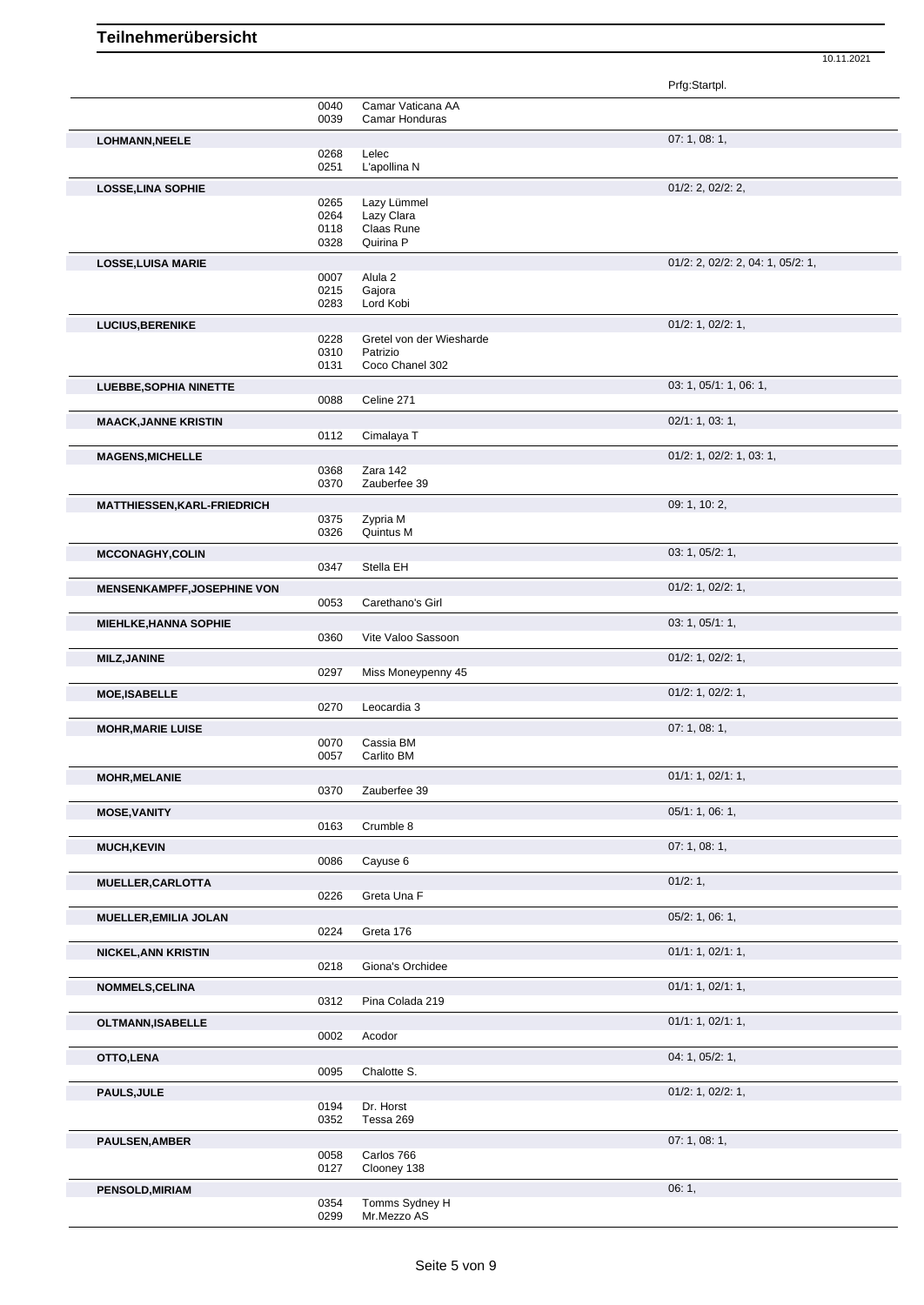|                                   |              |                             | 10.11.2021               |
|-----------------------------------|--------------|-----------------------------|--------------------------|
|                                   |              |                             | Prfg:Startpl.            |
| PETERSEN, DORIS                   |              |                             | 07:1,08:1,               |
|                                   | 0149         | Cormento PP                 |                          |
| PETERSEN, EMMA                    |              |                             | 07:1,08:1,               |
|                                   | 0141         | Conti 29                    |                          |
| PETERSEN, STELLA ANNA             | 0096         | Chambatino                  | 04: 1, 05/1: 1,          |
| PETRAT, MAXI CATHARINA            |              |                             | 05/1: 1, 07: 1,          |
|                                   | 0091         | Cevinja 2                   |                          |
| PIEPER, ANGELINA                  |              |                             | 04: 1, 05/2: 1,          |
|                                   | 0164         | Crumble RL                  |                          |
| PINGEL, ANNA-LENA                 |              |                             | 04:1,                    |
|                                   | 0006         | Alice 425                   |                          |
| PIOCH, EMILY                      | 0173         | De Rubin 2                  | $05/2$ : 1, 06: 1,       |
|                                   |              |                             | 05/1: 1, 06: 1,          |
| <b>PIPPIS, AMELIE</b>             | 0235         | Hermes 138                  |                          |
| PLOMGREN, FREDRIKA VON            |              |                             | 07: 1, 08: 1,            |
|                                   | 0351         | Sweetfire S                 |                          |
| POLLUM, LEA-MARIE                 |              |                             | 05/1:1,                  |
|                                   | 0210         | Feriano 4                   |                          |
| PUPKA, JOSEFINE VON               |              |                             | 02/1:1,                  |
|                                   | 0304         | Neuhof's Musketier          |                          |
| QUITSCHAU, JULIA                  | 0032         | Caitano 40                  | 01/1: 1, 02/1: 1, 03: 1, |
| RACKOW,LIA-MARIEKE                |              |                             | 05/1: 1, 06: 1,          |
|                                   | 0097         | <b>Chambertin's Charlie</b> |                          |
| <b>REHM, STELLA MARIA</b>         |              |                             | 01/1: 1, 02/1: 1,        |
|                                   | 0054         | Caribian Dance              |                          |
| <b>RENSCHLER, JENS</b>            |              |                             | 07:1,08:1,               |
|                                   | 0089<br>0074 | Cemes<br>Cassino S 2        |                          |
| RETZLAFF, LENNART                 |              |                             | 05/1: 1, 06: 1,          |
|                                   | 0356         | Valentin S 3                |                          |
| REUMANN, MALINA                   |              |                             | 02/1:1,                  |
|                                   | 0233         | Helia 75                    |                          |
| <b>RIXEN, GEORG FRIEDRICH</b>     |              |                             | 07:1,08:1,               |
|                                   | 0049         | Capero                      |                          |
| ROOK, SVENJA                      | 0031         | Cadora Mad Jo               | $01/2$ : 1, $02/2$ : 1,  |
| <b>RUST, HANNAH</b>               |              |                             | 01/1: 1, 02/1: 1,        |
|                                   | 0211         | Flying Fiona                |                          |
|                                   | 0335         | Ruby's Hope                 |                          |
| <b>SALZMANN, MICK</b>             | 0276         | Little Bee 3                | $01/2$ : 1, $02/2$ : 1,  |
|                                   | 0279         | Little Louis 14             |                          |
|                                   | 0209         | Fennis Ted xx               |                          |
| <b>SANDER, DANA</b>               | 0012         | Aus die Maus                | 01/1:1,                  |
|                                   |              |                             | 07: 1, 08: 1,            |
| <b>SANNY, MINNA SOPHIA</b>        | 0261         | Lascadello 2                |                          |
| SANNY, ULRIKA                     |              |                             | 09:1,                    |
|                                   | 0357         | Vanilla Z                   |                          |
| SASSOWSKI,LALE-ANN                |              |                             | 01/1: 1, 02/1: 1,        |
|                                   | 0067         | Caspari Sun 2               |                          |
| <b>SCHADE, SAMANTHA JOSEPHINE</b> |              |                             | $01/2$ : 2, $02/2$ : 1,  |
|                                   | 0221<br>0277 | Grandy 56<br>Little Lauri   |                          |
|                                   | 0155         | Corsar 44                   |                          |
|                                   | 0231         | Helena 286                  |                          |
| <b>SCHAEFER, FERDINAND</b>        | 0358         | Victoria S                  | 05/1: 1, 06: 1,          |
|                                   |              |                             | 07:1,08:1,               |
| SCHARMACHER, JOHANNA              | 0348         | Stolzer Jung                |                          |
| <b>SCHIELE, CATHÉRINE MARIEL</b>  |              |                             | 03: 1, 05/1: 1, 06: 1,   |
|                                   | 0084         | Caya 54                     |                          |
| <b>SCHINDLER, LUISA MARIE</b>     |              |                             | 01/1: 1, 02/1: 1,        |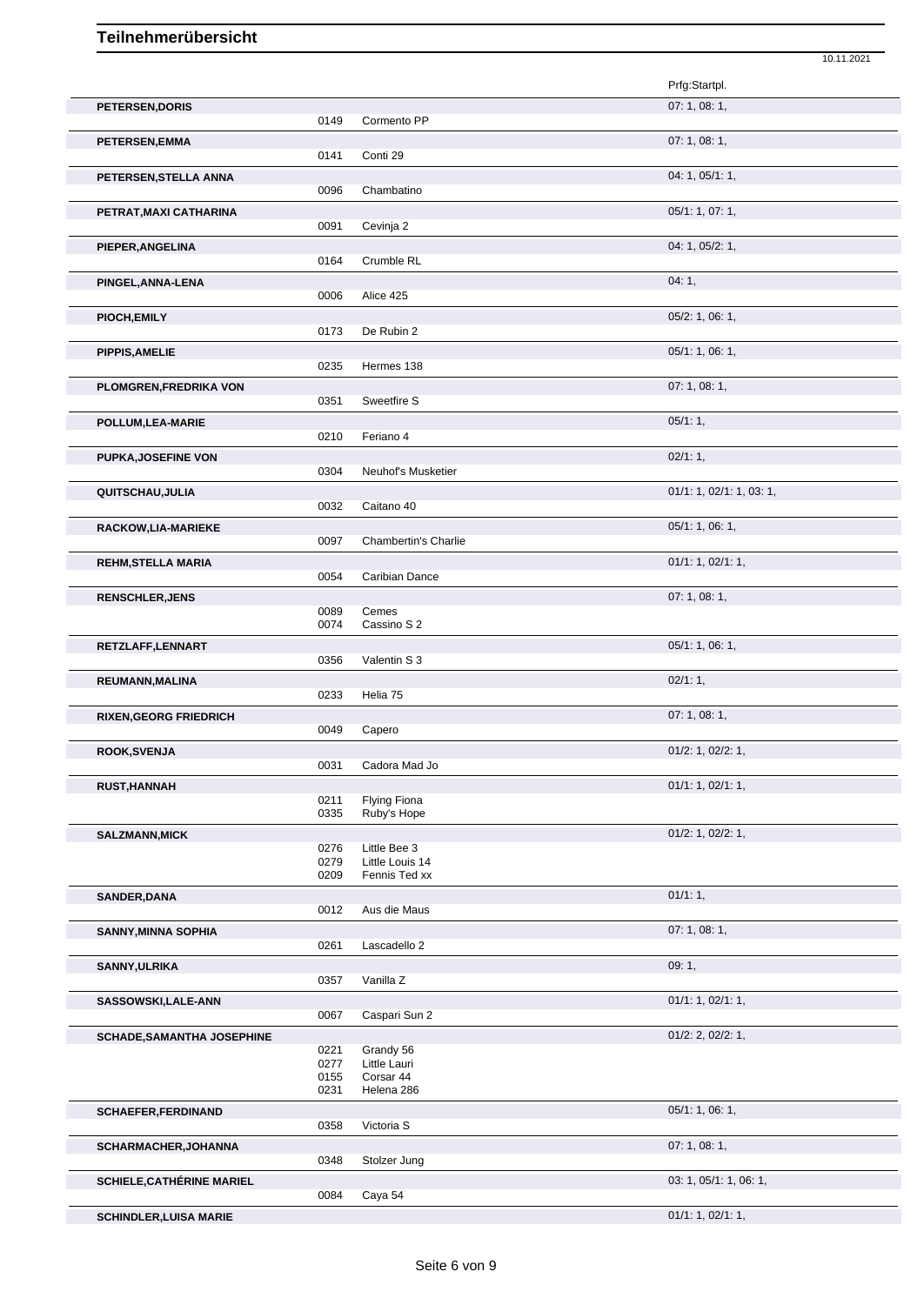|                                 |              |                                    | Prfg:Startpl.                 |
|---------------------------------|--------------|------------------------------------|-------------------------------|
|                                 | 0137         | Con vento 2                        |                               |
| <b>SCHLUETER, JESSICA</b>       |              |                                    | $01/2$ : 1, $02/2$ : 1,       |
|                                 | 0158         | Cosmic Cheesecake                  |                               |
|                                 |              |                                    |                               |
| <b>SCHMIDT, NORA</b>            | 0034         | Caleya 4                           | 09: 2, 10: 1,                 |
|                                 | 0132         | Colette 118                        |                               |
|                                 |              |                                    | 04: 1, 06: 1,                 |
| <b>SCHNEIDER, MERLE SOPHIE</b>  | 0009         | Arctos 4                           |                               |
|                                 | 0037         | Calma 9                            |                               |
|                                 | 0249         | Jessy's Boy                        |                               |
| <b>SCHNOOR, SINJE</b>           |              |                                    | 03: 1, 05/1: 1,               |
|                                 | 0103         | Charming Willi                     |                               |
| SCHULZE, PHILIPP                |              |                                    | 09: 3, 10: 3,                 |
|                                 | 0014         | Barbarella 39                      |                               |
|                                 | 0061         | Casallantum                        |                               |
|                                 | 0200         | Enya 64                            |                               |
|                                 | 0139         | Conditus                           |                               |
|                                 | 0090<br>0220 | Central Park 6<br>Golda 67         |                               |
|                                 | 0329         | Quiwi Capitol                      |                               |
|                                 | 0110         | Chordie                            |                               |
|                                 | 0234         | Hello Kitty 13                     |                               |
|                                 | 0144<br>0371 | Cool Fire 3<br>Zodiac V Z          |                               |
|                                 |              |                                    |                               |
| SCHWALBE, TARA ALLEGRA          | 0028         | C-Max 5                            | 02/1: 1, 03: 1,               |
|                                 |              |                                    |                               |
| <b>SCHWALBE,TOSCA</b>           |              |                                    | $02/2$ : 1, 03: 1,            |
|                                 | 0119         | Clacques                           |                               |
| <b>SELLHORN, NINA</b>           |              |                                    | 05/1: 1, 06: 1, 07: 1, 08: 1, |
|                                 | 0013         | Balance 28                         |                               |
|                                 | 0069         | Casper K                           |                               |
| <b>SIERKS, SILAS</b>            |              |                                    | 07: 1, 08: 1,                 |
|                                 | 0193         | Dorofee N                          |                               |
| SIEVERS, JOOST                  |              |                                    | 07:1,08:1,                    |
|                                 | 0059         | Carlsson G                         |                               |
|                                 | 0282         | Lord Keule                         |                               |
| SIEVERS, MIRIAM                 |              |                                    | 03:1,                         |
|                                 | 0208         | Felipe 26                          |                               |
| <b>SKAARUP MARKER, CAROLINE</b> |              |                                    | 07:1,08:1,                    |
|                                 | 0241         | Horatio 26                         |                               |
| <b>SOETJE, ANNIKA</b>           |              |                                    | 03: 1, 05/1: 1, 06: 1,        |
|                                 | 0278         | Little Levino                      |                               |
| <b>SPANGENBERG, VICTORIA</b>    |              |                                    | 01/1: 1, 02/1: 1, 03: 1,      |
|                                 | 0296         | Mirabelle 72                       |                               |
| <b>STAACK, CATHARINA NANE</b>   |              |                                    | 05/2: 1, 06: 1,               |
|                                 | 0349         | Summer 79                          |                               |
| STEEN, JOHANNA                  |              |                                    | 03:1,                         |
|                                 | 0136         | Con Claro                          |                               |
| <b>STELTER, JOHANNA</b>         |              |                                    | 07:1,08:1,                    |
|                                 | 0045         | Canamera                           |                               |
|                                 | 0321         | Quantor 5                          |                               |
| <b>STERNBERG, MIKA MATTHIAS</b> |              |                                    | 07: 1, 08: 1, 09: 2, 10: 2,   |
|                                 | 0159         | Cosparlo                           |                               |
|                                 | 0152         | Corona <sub>R</sub>                |                               |
|                                 | 0339<br>0212 | Scali Brown<br>Friday for Future 2 |                               |
|                                 |              |                                    |                               |
| <b>STIEPER, THORE</b>           | 0143         | Cool Cat 12                        | 09: 2, 10: 2,                 |
|                                 | 0079         | Catch me 63                        |                               |
|                                 | 0065         | Casino Royal 43                    |                               |
|                                 | 0035         | Call Me 19                         |                               |
|                                 | 0082         | Catwalk 30                         |                               |
| <b>STRUCK,LEON</b>              |              |                                    | 05/1:1,                       |
|                                 | 0001         | Abercrombi                         |                               |
| <b>STRUVE, ANTONIA</b>          |              |                                    | 03: 2, 05/1: 1,               |
|                                 | 0337         | San Remo 106                       |                               |
| <b>STRUWE, ANNIKA</b>           |              |                                    | 05/2: 1, 06: 1,               |
|                                 | 0238         | Holiday 92                         |                               |
| <b>TAMSCHICK, NATHALIE</b>      |              |                                    | 03: 1, 05/1: 1,               |
|                                 | 0186         | Divarada T                         |                               |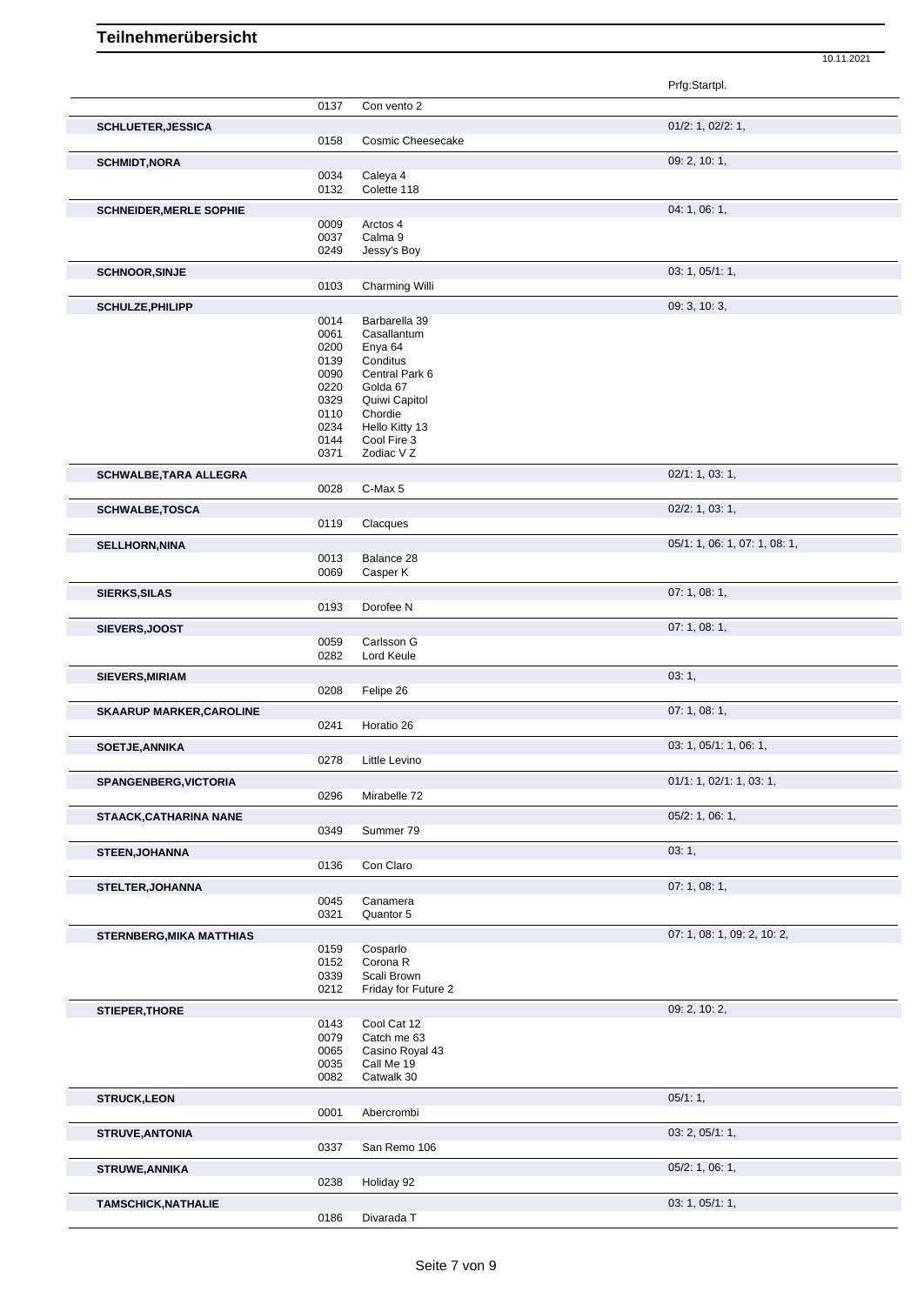|                                    |              |                               | Prfg:Startpl.                        |
|------------------------------------|--------------|-------------------------------|--------------------------------------|
| <b>TESSENYI, VICTORIA</b>          |              |                               | 08:1,                                |
|                                    | 0365         | Windliese L                   |                                      |
| <b>THOMSEN,LENNARD</b>             |              |                               | 05/2: 1, 06: 1, 07: 1,               |
|                                    | 0107<br>0311 | Chiara 310<br>Petit Dechantee |                                      |
|                                    | 0203         | Euphoria 14                   |                                      |
|                                    | 0021         | Blomster                      |                                      |
|                                    | 0293         | Maya 389                      |                                      |
| <b>THOMSEN, MARVIN</b>             |              |                               | 07:1,08:1,                           |
|                                    | 0071         | Cassiana 23                   |                                      |
| <b>THOROE, ANNA-SOPHIE</b>         |              |                               | 02/2: 2, 04: 1, 05/2: 1,             |
|                                    | 0076         | Cassivo                       |                                      |
|                                    | 0317         | Purge T                       |                                      |
| <b>TIETJEN,CARLOTTA</b>            |              |                               | 01/1: 1, 02/1: 1,                    |
|                                    | 0122         | Claus G                       |                                      |
| URBAN, LAURA                       |              |                               | 04:1,                                |
|                                    | 0050         | Capriccio 57                  |                                      |
| <b>VAN DOMMELE OLSSON, CORNELI</b> |              |                               | 04: 1, 05/1: 1, 06: 1, 07: 1, 08: 1, |
|                                    | 0258         | Landorino                     |                                      |
|                                    | 0130         | Coco 298                      |                                      |
|                                    | 0253         | La Paz 91                     |                                      |
| VILLBRANDT, ANNIKA                 |              |                               | 02/1:1,                              |
|                                    | 0066         | Caspar 315                    |                                      |
| <b>VINCKE, ROSA</b>                |              |                               | 01/1: 1, 02/1: 1,                    |
|                                    | 0191         | Dooley's Cream                |                                      |
| <b>WACKS,CARINA LISA</b>           |              |                               | 01/2: 1, 02/2: 1,                    |
|                                    | 0020         | Black Thunder xx 2            |                                      |
|                                    | 0024         | Butterfly 94                  |                                      |
|                                    | 0135         | Come on Lady 2                |                                      |
|                                    | 0101         | Charlie il Postino            |                                      |
|                                    | 0111<br>0178 | Chuman<br>Dextino             |                                      |
|                                    | 0315         | Prime Time M                  |                                      |
|                                    |              |                               |                                      |
| <b>WAEHLING, CLAUDIA</b>           | 0196         | East Germany                  | 08: 1, 09: 2, 10: 2,                 |
|                                    | 0291         | Lyandro                       |                                      |
|                                    | 0269         | Leo Zento                     |                                      |
| <b>WALLE, JENS VAN DER</b>         |              |                               | 07:1,08:1,                           |
|                                    | 0126         | Clintello 3                   |                                      |
| <b>WALTHER, JOHN</b>               |              |                               | 07:1,                                |
|                                    | 0146         | Cooli 2                       |                                      |
| <b>WEGENER, AMELIE</b>             |              |                               | 01/1: 1, 02/1: 1,                    |
|                                    | 0019         | Biella 3                      |                                      |
|                                    |              |                               | 03: 1, 05/1: 1,                      |
| <b>WEGNER, MARIEKE</b>             | 0290         | Luxus K                       |                                      |
|                                    |              |                               | $02/2$ : 1, 09: 1,                   |
| <b>WEHRMANN, ANN-CHRISTIN</b>      | 0369         | Zaradiva                      |                                      |
|                                    | 0206         | Falada CR                     |                                      |
| <b>WEISS, MALIN</b>                |              |                               | 09: 1, 10: 1,                        |
|                                    | 0346         | Stella 985                    |                                      |
| <b>WIDMARK, MIRIAM</b>             |              |                               | 04: 1, 06: 1,                        |
|                                    | 0160         | Coutinho 2                    |                                      |
|                                    | 0055         | Carinja Zwei                  |                                      |
| <b>WIESCHENDORF, MARA</b>          |              |                               | $01/2$ : 1, 04: 1,                   |
|                                    | 0048         | Capella 39                    |                                      |
|                                    |              |                               | 07:1,08:1,                           |
| <b>WIKNER, SALLY</b>               | 0015         | Baroness 363                  |                                      |
|                                    | 0252         | La Barca 2                    |                                      |
| <b>WITT, ANDREA</b>                |              |                               | 02/2: 1, 03: 1,                      |
|                                    | 0216         | Georgina W 3                  |                                      |
|                                    |              |                               | 07: 1, 08: 1, 09: 2,                 |
| <b>WOHLERS, DOMINIC</b>            | 0033         | Calbuco de Chile              |                                      |
|                                    | 0018         | Beverly 77                    |                                      |
|                                    | 0189         | Donja Sofia                   |                                      |
|                                    | 0046         | Candy 815                     |                                      |
|                                    | 0102         | Charmeur 492                  |                                      |
| <b>WRAAGE, NIKOLA</b>              |              |                               | 05/2: 1, 06: 1,                      |
|                                    | 0005         | Alex 677                      |                                      |
| <b>WRAGE-BRORS, KATRIN</b>         |              |                               | $01/2$ : 2, $02/2$ : 2,              |
|                                    |              | Lecaro MB                     |                                      |